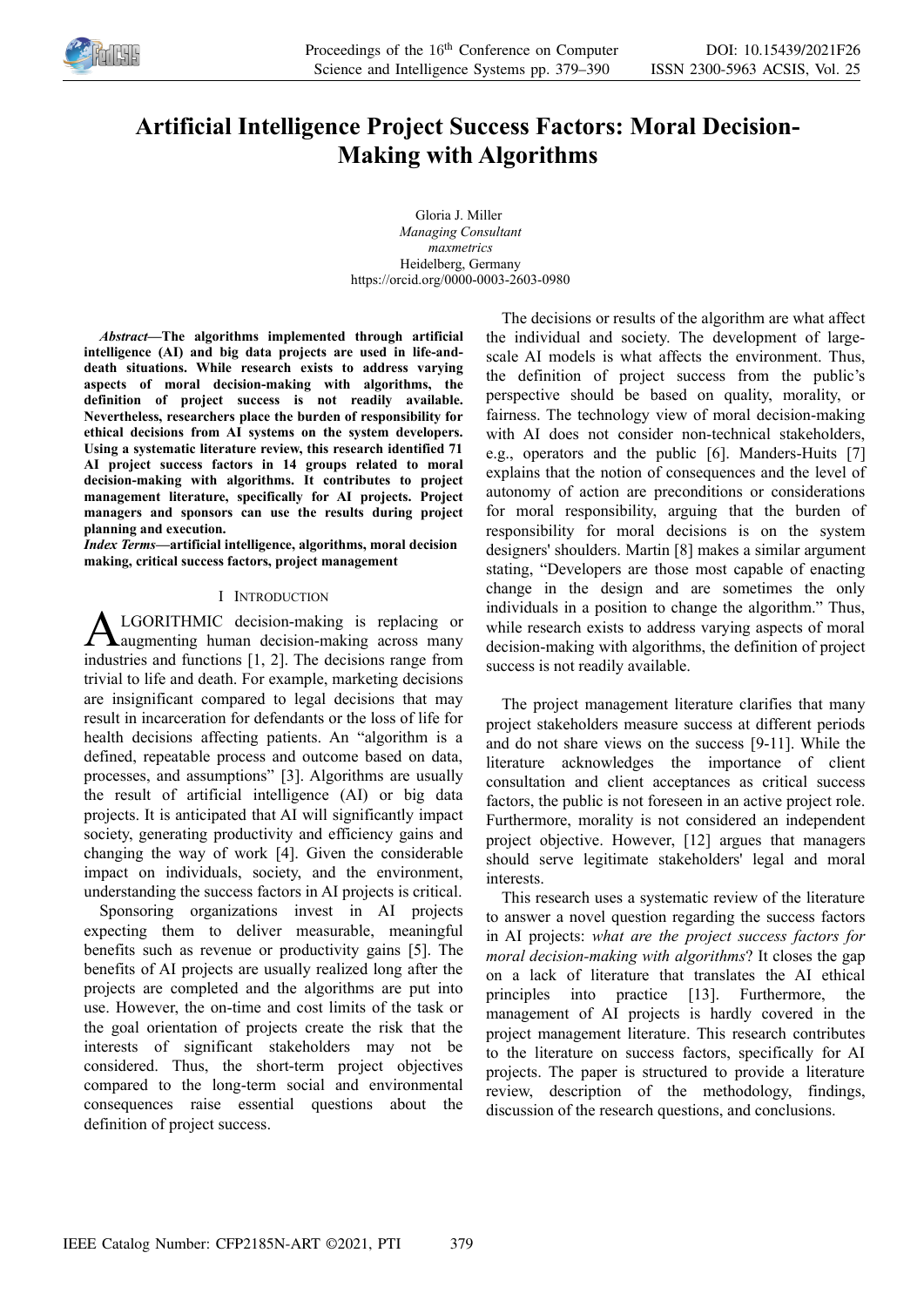#### II.LITERATURE REVIEW

#### *A. Project success factors*

Projects are temporary endeavors with their termination planned from the beginning. Thus, the project objectives and success criteria should be agreed upon with the stakeholders before starting a project [14, 15]. The long-term orientation needed to consider passive stakeholders contradicts the temporality of projects unless the long-term perspective is considered in the project objectives, business case, and investments [15]. Project success refers to the project delivering its expected output and achieving its intended objective. In contrast, project efficiency refers to the project management success regarding time, costs, and quality—the iron triangle [9, 14]. Success criteria and success factors are the dimensions for the stakeholder perceptions of project success [9, 14]. The criteria measure success while factors identify the circumstances, conditions, and events for reaching the objectives. The efficiency of the project can be measured when the outputs are produced. In contrast, project benefits and organizational performance impacts can be measured after the project outputs have been put into operations.

Several project management critical success factor models exist, the Pinto and Slevin [16] model being the most referenced [14]. It defines ten success factors under the control of the project team and four factors that influence project success but are not under the project team's control. Rather than identifying specific project success factors, [17] identified four groups of interrelated factors that could be analyzed across any type of project. While each model considers internal and external factors, their scope is bound by the project objectives. Customer consultation and acceptance are success factors; however, the public is not foreseen in that role. Using the framework from [16], [18] identified ethical knowledge as a specialized skill needed by the project personnel, questioned the role of moral decision-making in extreme situations, and identified ethical concerns as a risk to manage. However, the study does not explicitly address morality as a project objective.

The [9] project success model examines how stakeholders perceive success after completing the project. It was the first model to look at success outside the typical project life cycle and simultaneously consider multiple stakeholders [11]. The model defines the project results at multiple timescales: project outputs at the end of the project, outcomes months after the end, and impacts years after the end. It considers eight stakeholder groups: investors or owners, consumers, operators/users, project executive or project sponsor, project manager and project team, senior supplier, other suppliers, and public. Each stakeholder group and timescale provide success indicators, such as cost, features, performance, benefits, documentation, training, retention, well-being, learning, profit, new capabilities, future work, and new competence.

# *B. AI projects*

AI encompasses multiple disciplines or branches within computer science. Natural Language Processing (NLP) covers making the computer understand, process, and manipulate human language [19]. Pattern recognition is focused on classifying data into classes based on specific attributes [19]. Machine learning and deep learning are techniques used to define algorithms, and each uses data to learn [18- 20]. Machine learning uses supervised and unsupervised methods to discover and model the patterns and relationships in data, allowing it to make predictions. Deep learning uses machine-learning approaches to automatically learn and extract features from complex unverified data without human involvement [18, 20]. Artificial neural networks, conceptually inspired by how the human brain works using biological neurons, are models trained on past data to make predictions [19]. The degree of human intervention in the decision-making process varies according to the type and purpose of the integration [18]. Technologies such as big data, predictive analytics, business intelligence, advanced analytics, and some digitization projects provide the foundation for these solutions. The technical processes for building algorithms require high-performance computing systems and architectures [18].

## *C. Algorithmic decision-making*

Algorithmic decision-making can be viewed as having three stages: development, usage, and consequence [8, 18]. The development stage produces an algorithmic system in three steps. The source data are collected from multiple sources; the data are made fit for purpose, including augmenting it with tags, identifiers, or metadata; and stored in data repositories. For the second step, subsets of source data are transformed into data for training the models (referred to as training data). The models and algorithms are developed through the extensive use of data and analytical methods. This activity is training the model. Here high-performance computing is needed to support the computational load and data volumes. The algorithms are validated. A user interface is developed for producing autonomous decisions or providing input for human decision-making. This step may include other technical aspects, such as system deployment; these topics are relevant but not the main focus of this study. In the usage stage, the algorithms are used by inputting parameters or data to invoke them; the algorithms output the decisions. The algorithm or systems may be standalone systems, integrated into other systems, robots, automobiles, etc., or exists in a digital technology platform such as a social media platform. In the consequences stage, the decision is finalized, and the consequences are realized on people, organizations, and groups.

## *D. Morality and ethics in AI*

Jones [21] defines a moral issue as one where a person's actions, when freely performed, has consequences (harms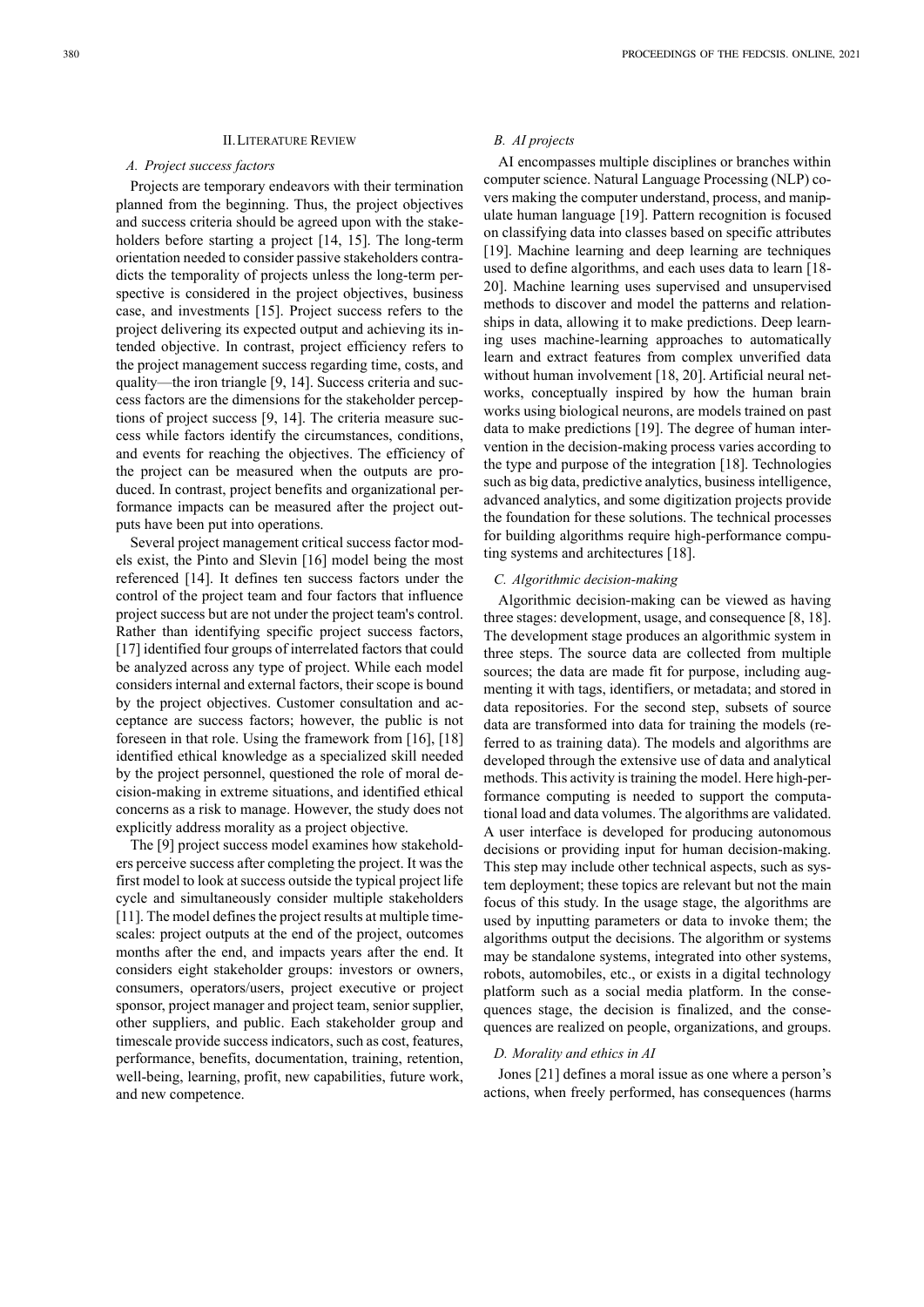or benefits) on others. The moral issue must involve a choice on the part of the actor or the decision-maker. He summarizes that many decisions have a moral component as they affect others. A moral agent is a person that makes the decision even when the decision-maker may not recognize a moral issue is at stake. An ethical decision is both legally and morally acceptable to the larger community; an unethical decision violates either the legal or the moral acceptability. Much of the research reviewed, treat the terms moral and ethical as equivalent and use them interchangeable depending on the context.

The thesis from [22] on morality is that the concepts of right and wrong should be discarded and replaced with a definition of morality in terms of "intrinsically unjust" versus "unjust given the circumstances." He argues that the boundary between the two concepts is "according to what's reasonable." Anscombe [22] further theorizes that determining the expected consequences plays a part in determining what is just. These arguments place the responsibility for morality on the decision-maker. However, they do not answer who is accountable when the decisions are delegated from humans to systems.

Manders-Huits [7] argues that the notion of consequences and level of autonomy of action are preconditions or considerations for moral responsibility. First, the notion of consequences in information technology (IT) places the burden of responsibility for moral decisions on the shoulders of the designers of complex IT systems. However, the definition of the designers is unclear—technicians, finance providers, instructors—as well as how the designer's responsibility relates to the responsibility the end users have for final decision-making. Martin [8] also places the responsibility for moral decision-making with the system developer and their companies. Second, the abundance of information that individuals have and understand enhances their possibility of action autonomy. The actions or decisions integrated into IT applications are limited based on "implying an adequate understanding of all relevant propositions or statements that correctly describe the nature of the action and the foreseeable consequences of the action" [7]. It is not likely that modelers can predict all potential uses of their models [23]. Consequently, [24] argues that machines are artificial agents that should not be held to a higher moral standard than humans and define five meta-moral qualities that machines should possess to be considered proper moral agents (robustness, consistency, universality, and simplicity).

A significant amount of research has focused on defining values, principles, frameworks, and guidelines for ethical AI development and deployment [13, 25]. However, [13] determined that principles alone have a limited impact on AI design and governance. Conducting an analysis of 21 AI ethic guidelines, [26] similarly found that AI guidelines are ineffective and do not change the behavior of professionals from the technology community. One challenge is the difficulty in translating concepts, theories, and values into practice. Specifically, the translation process is likely to "encounter incommensurable moral norms and frameworks which present true moral dilemmas that principles cannot resolve" [13]. Furthermore, there are no proven methods to translate the principles into practice. Mittelstadt [13] warns that the solution to AI ethics should not be oversimplified to addressing only the AI technical design or expertise.

Jobin, et al. [25] conducted a content analysis of 84 AI ethical guidelines and identified five ethical principles that converged globally (transparency, justice, fairness, nonmaleficence, and privacy). Building on the research from [25], [27] provides a detailed explanation of the normative implication of AI ethics guidelines for developers and organizational users. The paper provides a deep dive into the details. It specifies AI ethical principles and what users and developers ought to do to realize their moral responsibilities. However, the study explicitly excludes other stakeholders. Furthermore, in providing AI ethics research, [28] identified that AI ethics interests change over time.

# III. RESEARCH METHODOLOGY

This section describes the research methodology, including the theoretical model.

#### *A. Theoretical Framework*

To answer the research question, this research seeks the deliverables, acts or situations necessary to avoid harm or ensure benefits of an algorithm developed in projects. Thus, the project success model from [9] is relevant for identifying the success factors. It attempts to forecast project success beyond just the initial project outputs. It recognizes multiple stakeholders interested in the project output, outcomes, impacts, and that stakeholder interest change over time.

The model from [9] was chosen for four key reasons. First, the model focuses on projects and projects are bound by time, team, tasks, and activity. These boundaries limit environmental considerations. This is relevant as personal experience, organizational norms, industry norms, and cultural norms affect stakeholders' perceived alternatives, consequences, and importance. Second, decisions made during the project will have an impact many months or years in the future. However, the project participants may not be aware of the magnitude of the consequences of their decisions in terms of harms or benefits on their victims or beneficiaries at the time of the decision. Thus, it is important to consider the multiple time dimension available in the model. Third, stakeholders influence the project's planning and outputs and are impacted by the project results. Thus, the multiple stakeholder perspectives are useful for considering the influence of the decision-making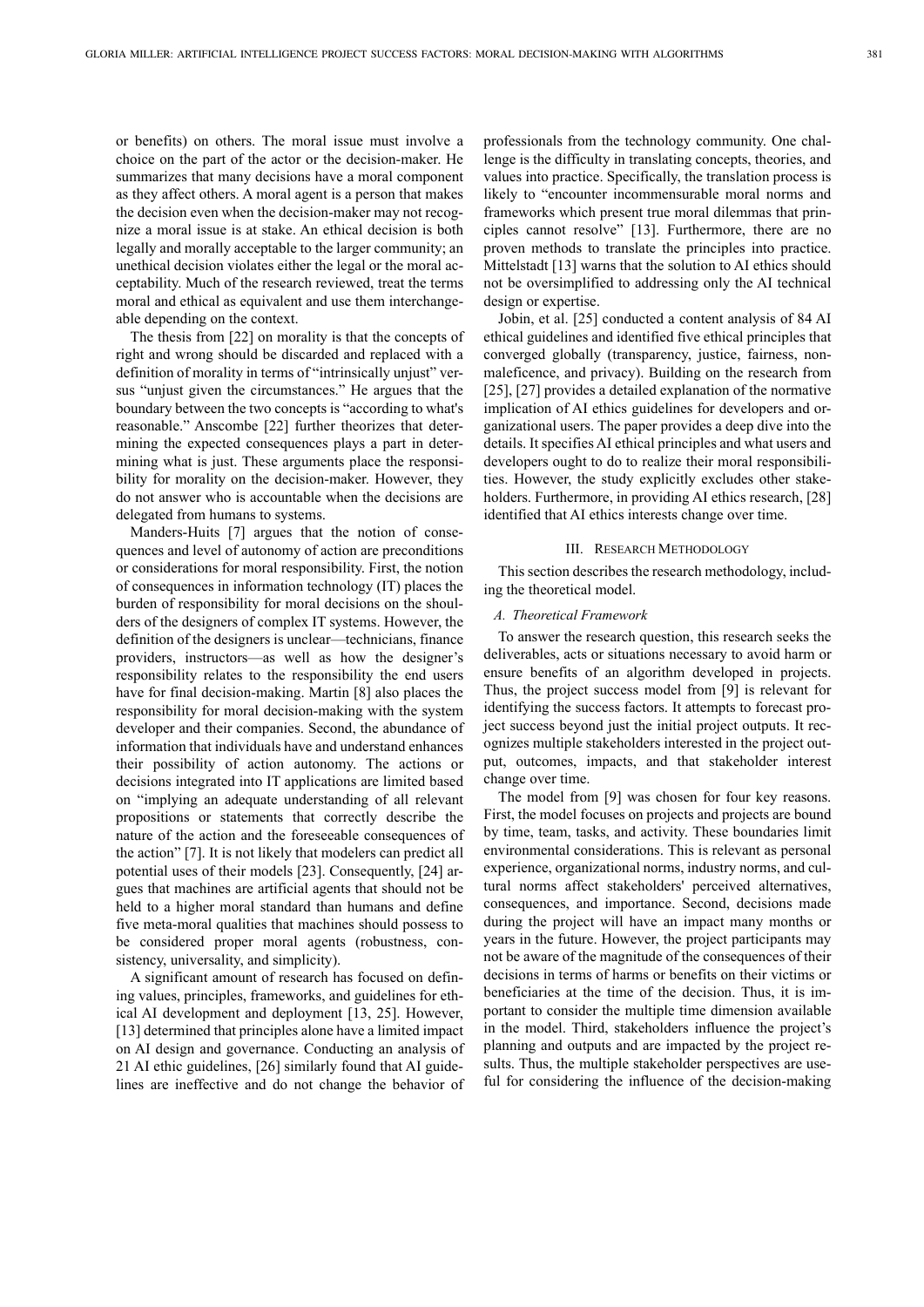and the impact of the decisions on the stakeholders. Finally, the model outlines the multiple types of success indicators that should be considered in the investigation.

The algorithmic development, usages, and consequence stages and AI components were aligned with the timescales with the model from [9]. Algorithm development aligns with the project output, algorithm usage with the outcome, and decision-making consequences with the impact. Table I identifies the alignment of AI components to the time scales.

# *B. Systematic Review Procedure*

A systematic review of the literature was used to explore the research question. "A systematic review is a review of a clearly formulated question that uses systematic and explicit methods to identify, select, and critically appraise relevant research, and to collect and analyze data from the studies that are included in the review" [29]. The purpose of the systematic review was to synthesize existing knowledge in a structured and rigorous manner. The procedure included an 1) identification of bibliographic databases from which to collect the literature, 2) definition of the search process including the keyword and the search string, 3) definition of inclusions and exclusion criteria, 4) removing duplicates and screening the articles, 5) extracting data based on a full-text review of the articles, and 6) synthesizing the data using a coherent coding method. Details are described in the following sections, and Fig. 1 includes a flow of information through the systematic review. The process was conducted by a single researcher.

# *I. Bibliographic databases*

The first literature search was in October 2020 for peerreviewed articles in the ProQuest, Emerald, ScienceDirect, and IEEE Xplore bibliographic databases. The focal keywords were "algorithm" and "stakeholder." This search revealed key themes in how success was viewed in algorithmic projects. Keywords such as ethics, fairness, accountability, transparency, and explainability were frequently referenced in the articles. The analysis identified the "ACM Conference on Fairness, Accountability, and Transparency (ACM FAccT)" as an important source for cross-disciplinary research. Thus, bibliographic searches were undertaken in March and July 2021, adding the ACM Digital Library to the previous bibliographic databases.

## *II. Search string*

The ultimate search was performed, placing emphasis on "accountability" instead of "stakeholder." Stakeholder in combination with algorithm was not a frequent keyword, and accountability focuses on the relationship between project actors and those to whom the actors should be accountable [30]. Other frequent keywords were also included in the search string to make the results meaningful. Since not all databases allowed wild cards, variations of the search string were used, and adjustments were made in

TABLE I. PROJECT TIMESCALES AND AI COMPONENTS

| <b>Time scales</b> |           | AI component                             |
|--------------------|-----------|------------------------------------------|
| Output             |           | Source Data, Data Collection and Storage |
|                    | ٠         | Training Data                            |
|                    | ٠         | Model and Algorithm Development          |
|                    | ٠         | Model and Algorithm Validation           |
|                    |           | User Interface                           |
|                    | ٠         | System Architecture & Configuration      |
| Outcome            | $\bullet$ | Input Interface                          |
|                    | $\bullet$ | Model and Algorithm Usage                |
| Impact             |           | Decisions                                |

the syntax for each search engine. The wildcard version of the search string is as follows.

All=accountabl\* AND

Title = ("machine learning" OR "artificial intelligence" OR AI OR "big data" OR algorithm\*) AND

Title = (fair\* OR ethic\* OR moral\* OR success OR transparency OR explainabl\*)

*III. Inclusions and exclusion criteria* 

 Articles were retained in the search result for peer-reviewed journal articles or conference papers and English language; book reviews were excluded. There were no filters for the dates. Duplicate entries and entries with no document were removed. Next, literature was excluded or retained in an iterative process based on first a review of the title, second a review of the abstract, and finally a review of the full article text.

First, the title of the articles was reviewed and articles were retained that were about the process or considerations for the development, use, or outcomes of algorithms. Articles were excluded that were about the structure or content of an algorithm, a specific use case, or wrongly identified articles, e.g., magazine articles, panel descriptions. Next, the abstracts were reviewed to determine if the article could yield information on the success factors. Finally, the full text of the included articles was reviewed and coded to answer the research question. New articles identified during the analysis process were manually added. In total, the full-text of 85 articles were included for analysis. The majority of the included articles (79%) were published since 2019 and many (36%) were conference papers. Table II shows the article distribution by database and Fig. 1 shows the preferred reporting items for systematic reviews and meta-analyses (PRISMA) process flow.

#### *IV. Data analysis*

Each of the 85 articles was reviewed in detail for coding the success factors. The coding was conducted in Nvivo 12 (Windows) software. We extracted terms and explanations to determine what was known about how different stakeholders viewed success; we used the literature to clarify the definitions, provide examples, determine the main elements of success, and develop context. We compiled a resulting list of success factors that had to be deliverable, acts or situations that contributed to a positive outcome with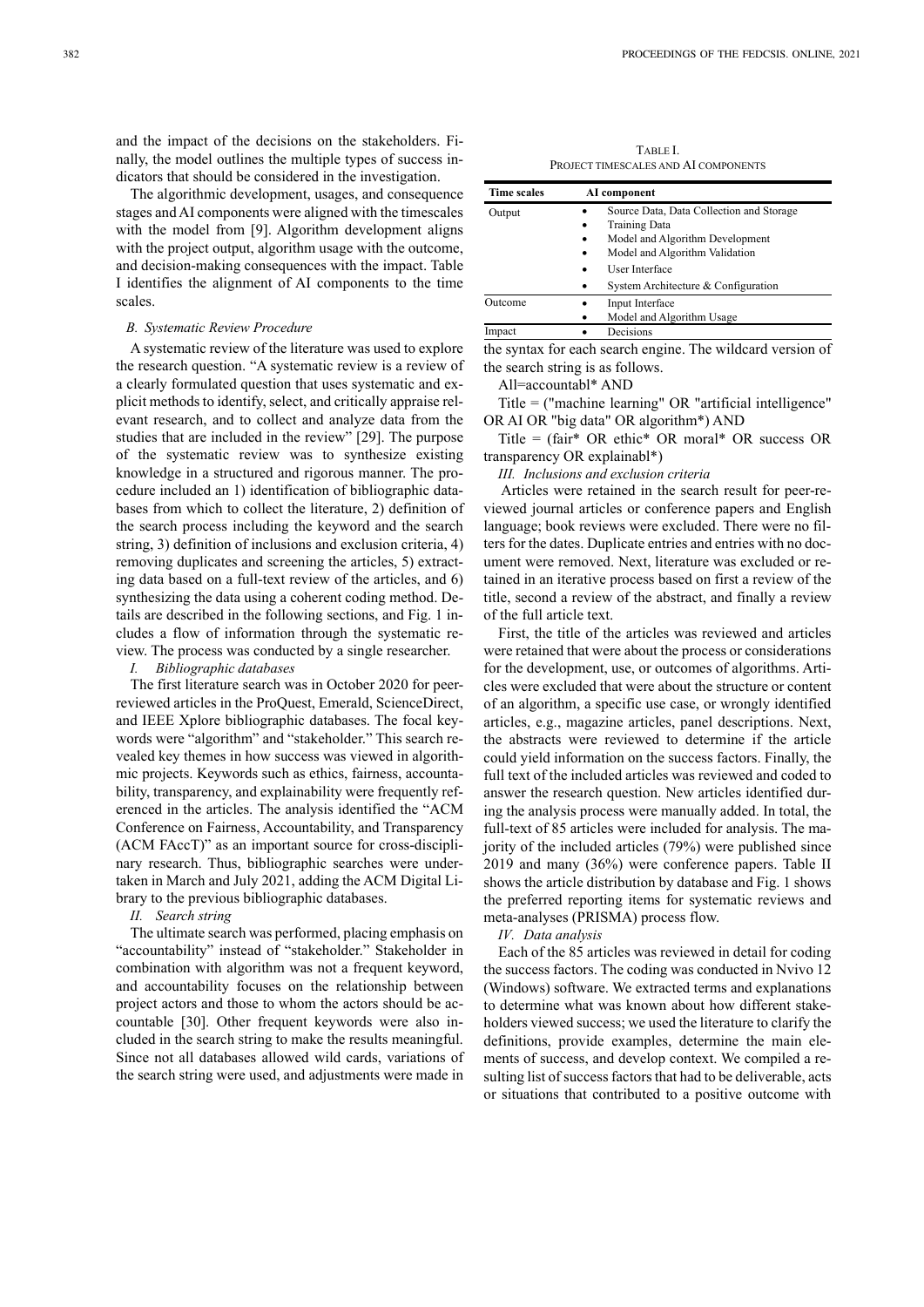algorithm decision-making projects. The success factors were qualitatively grouped based on their common characteristics or responsibility patterns. The results are summarized in the Research Findings section.

## *C. Validity and Reliability*

This approach of defining elements is an acceptable method for placing boundaries around the meaning of a term [29]. First, internal consistency was provided by using a theoretical model to conduct the literature search and produce the guiding questions. Second, external validity was ensured by using literature as a primary source and a validation source. The success factors were mapped at a detailed level to their original sources in the literature. The results were cross-validated with prior AI ethic literature reviews from [27] to ensure completeness. The checklist and phase flow from the PRISMA Statement were used to guide the study and report the results [29].

## IV. RESEARCH FINDINGS

The literature review identified 71 success factors that were qualitatively consolidated in an iterative process into three broad categories and 14 groups. The results describe the practical requirements for success with AI development and usage based on the moral issues and ethical principles found in the literature. From an AI development perspective, the factors align with each of the AI components and translate principles into design and development requirements. For operations, the factors are the procedures for the usages of the algorithms and for addressing the concerns and expectations of the stakeholders. From a project point of view, the factors are the management concerns of end users, project sponsors, and project managers. Thus, the principles of trustworthiness, transparency, explainability, accountability, sustainability, etc., are distributed throughout the individual success factors.

First, features, capabilities or content of the deliverables were categorized as belonging to product qualities. Expectations, processes, or procedures related to the content and usage of the deliverables are placed in a procedure category. The third category of success factors relates to the management process, benefits, or protections expected.

TABLE II. ARTICLE DISTRIBUTION BY DATABASE

| Database                        | Search<br>Results | Dupli-<br>cate | Title | Screened by<br>Abstract | Eligible |
|---------------------------------|-------------------|----------------|-------|-------------------------|----------|
| <b>ACM</b>                      | 172               | 10             | 162   | 139                     | 23       |
| Emerald                         | 8                 | $\overline{4}$ | 4     | $\overline{c}$          | 1        |
| <b>IEEE</b> Xplore              | 117               | 8              | 109   | 20                      | 10       |
| ProQuest<br>Science Di-<br>rect | 118               | 14             | 104   | 96                      | 31       |
|                                 | 74                | $\overline{c}$ | 72    | 16                      | 6        |
| Manual                          | 20                |                | 20    | 9                       | 14       |
|                                 | 509               | 38             | 471   | 282                     | 85       |



Fig 1. PRISMA process flow

These categories align with the conduct groups in the accountability model referenced in [30].

The characteristics of the factors or their impact or influence by project actors or stakeholders influenced the categorization. Table III identifies the success factors based on their categories and groups. This section describes each success factor by category and group; the factors are italicized in the text.

# *A. Product Qualities*

#### *I. Source Data Qualities*

*Data accessibility* refers to access and use of data in the algorithm creation process. Several regulations and laws constrain how data may be accessed, processed, and used in analytical processes. Thus, a legal agreement to use the data and confidentiality of personal data should be preserved [1, 3, 31-35]. *Data transparency* refers to revealing the source of the data collected, including the context or purpose of the data collection, the application, the sensors (or users that collected the data), and the location in which the data are stored [23, 33, 36-40]. The reviewability framework [41] recommends maintaining *data collection records* of data and their lifecycle. The recommended content includes providing details on purpose, creators, funders, composition, content, collection process, usage, distribution, limitations, maintenance, and data protection and privacy concerns [2, 33, 34, 36, 38, 41]. Datasheet by [36] provides detailed guidance on document content.

#### *II. Training Data Qualities*

In interacting with and processing data, individuals are entitled to physical and psychological safety, i.e., *interaction safety* [3, 23, 27, 33, 35, 42, 43].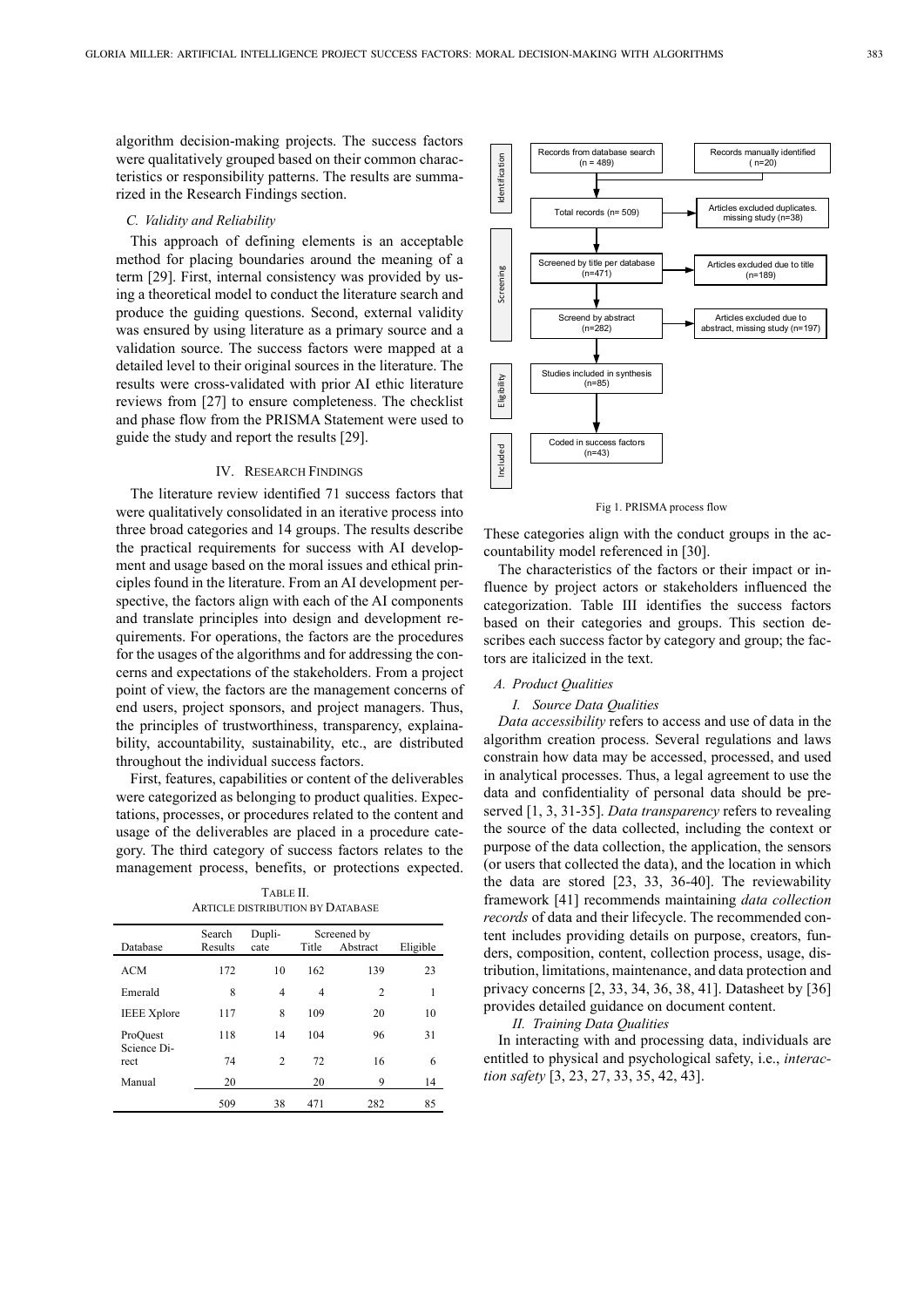|  | TABLE III. |                                    |  |
|--|------------|------------------------------------|--|
|  |            | SUCCESS GROUPS AND SUCCESS FACTORS |  |

| Category          | Success Groups                             | <b>Success Factors</b>                                                                                                                                                                           | References                                         |
|-------------------|--------------------------------------------|--------------------------------------------------------------------------------------------------------------------------------------------------------------------------------------------------|----------------------------------------------------|
| Product Qualities | Source Data Qualities                      | Data accessibility, Data transparency, Data collection records                                                                                                                                   | $[1-3, 23, 31-41]$                                 |
|                   | <b>Training Data Qualities</b>             | Data quality and relevance, Interaction safety, Equitable representation, Model<br>training records                                                                                              | $[3, 23, 27, 33, 35, 42-46]$                       |
|                   | Models & Algorithms<br><b>Qualities</b>    | Algorithm transparency, Consistency, Accuracy, Interpretability, Auditability,<br>Model validation, Algorithm renewal, Model validation records                                                  | $[1-3, 23, 27, 31, 33, 37,$<br>38, 45-52]          |
|                   | User Interface Qualities                   | Human intervention, Equitable accessibility, Front-end transparency                                                                                                                              | [1, 23, 27, 31, 32, 34, 37,<br>39, 53, 54]         |
|                   | <b>System Configuration</b>                | System and architecture quality, Security safeguards, Technical logging, Technical<br>deployment records                                                                                         | [2, 3, 31, 41, 49, 55]                             |
|                   | Data Privacy &<br>Confidentiality          | Informed consent, Personal data controls, Confidentiality, Privacy safeguards,<br>Data anonymization, Data encryption, Data retention policy                                                     | $[1, 3, 23, 27, 31-33, 37]$                        |
| Procedures        | Decision Quality                           | Awareness, Access and redress, Decision accountability, Equitable treatment,<br>Privacy and confidentiality, Civil rights and liberty protections                                                | $[1-3, 23, 27, 32, 34, 37,$<br>40, 42, 44, 49, 56] |
|                   | System Transparency &<br>Understandability | User-centric communication, Interpretable models, Choices, Specialized skills and<br>knowledge, Interaction safety, Problem reporting, Usage records                                             | $[2, 23, 27, 31, 33-35, 37,$<br>40, 41, 49, 57-59] |
|                   | <b>Usage Controls</b>                      | Compliant process, Quality controls, Monitoring, Consequence records, Process<br>deployment records                                                                                              | [23, 34, 39, 41, 51, 59]                           |
|                   | Investigation                              | Algorithm auditing, Audit finding records, Audit response records, Algorithm<br>impact assessments, Certification                                                                                | $[1-3, 23, 30, 41, 47, 51,$<br>601                 |
| Management        | Governance                                 | Scope definition document, Responsibility assignment matrix, Diverse working<br>environment, Ethics policies, Recordkeeping, Risk assessment records, Disclosure<br>records, Procurement records | $[10, 27, 34, 41, 61-63]$                          |
|                   | <b>Financial Benefits</b>                  | Intellectual property rights, Profits, License or service fees, Investment funds                                                                                                                 | [23, 40, 42]                                       |
|                   | <b>Financial Protections</b>               | Intellectual property protection, Environmental impacts, Energy costs, Cost<br>efficiency, Project efficiency                                                                                    | [9, 14, 27, 42, 46, 47]                            |
|                   | Legal Protections                          | Limiting liability, Legal safeguards, Regulatory and legal compliance                                                                                                                            | [2, 3, 23, 27, 31, 33, 40,<br>41, 51, 60]          |

*Equitable representation* applies to data and people. For data, it means having enough data to represent the whole population for whom the algorithm is being developed while also considering the needs of minority groups such as handicapped people, minors (under 13 years old), and ethnic minorities. For people, it means, for example, including representatives from minority groups or their advocates in the project governance structures or teams that design and develop algorithms [23, 44-46]. *Model training records* should document the training work flow, model approaches, predictors, variables, and other factors; datasheets by [36] and model cards by [48] provide a framework for the documentation.

#### *III. Model & Algorithm Qualities*

*Algorithm transparency* refers to using straightforward language to provide clear, easily accessible descriptive information (including trade secrets) about the algorithms and data and explanations for why specific recommendations or decisions are relevant. The need for end users to understand and explain the decisions produced by the algorithms determines the algorithm, data, and user interface transparency requirements [1, 23, 31, 33, 37, 47, 48]. Model qualities include consistency, accuracy, interpretability, and suitability; there are no legal standards for acceptable error rates or ethical designs. *Consistency* means receiving the same results given the same inputs; nondeterministic effects can occur based on architectures with opaque encodings or imperfect computing environments [3]. *Accuracy* is how effective the model provides the desired output with the fewest mistakes (e.g., false positives,

error rates) [3, 23, 37, 45, 46]. *Interpretability* refers to the degree to which the model is designed to provide reliable and easy-to-understand explanations of its prediction [27, 37, 49]. *Auditability* refers to how the algorithm is transparent to or obfuscated from an external view to allow other parties to monitor or critique it [2, 38].

*Model validation* is the execution of mechanisms to measure or validate the models for adherence to defined principles and standards, effectiveness, performance in typical and adverse situations, and sensitivity. The validation should include bias testing, i.e., an explicit attempt to identify unfair bias, avoid individual and societal bias, and reverse any biases detected. Models can be biased based on a lack of representations in the training data or how the model makes decisions, e.g., the selected input variables. The model outcomes should be traceable back to input characteristics [2, 23, 50-52]. Model values or choices become obsolete. They need to be reviewed or refreshed so an *algorithm renewal* process should be established [23, 30]. The reviewability framework suggests maintaining *model validation records* that contain details on and how the model was validated, including dates, version, intended use, factors, metrics, evaluation data, training data, quantitative analyses, ethical considerations, caveats and recommendations, or any other restrictions [41, 48]. Model cards by [48] provide detailed guidance on the content.

#### *IV. User Interface Qualities*

Expertise is embodied in a model in a generalized form that may not be applicable in individual situations. Thus,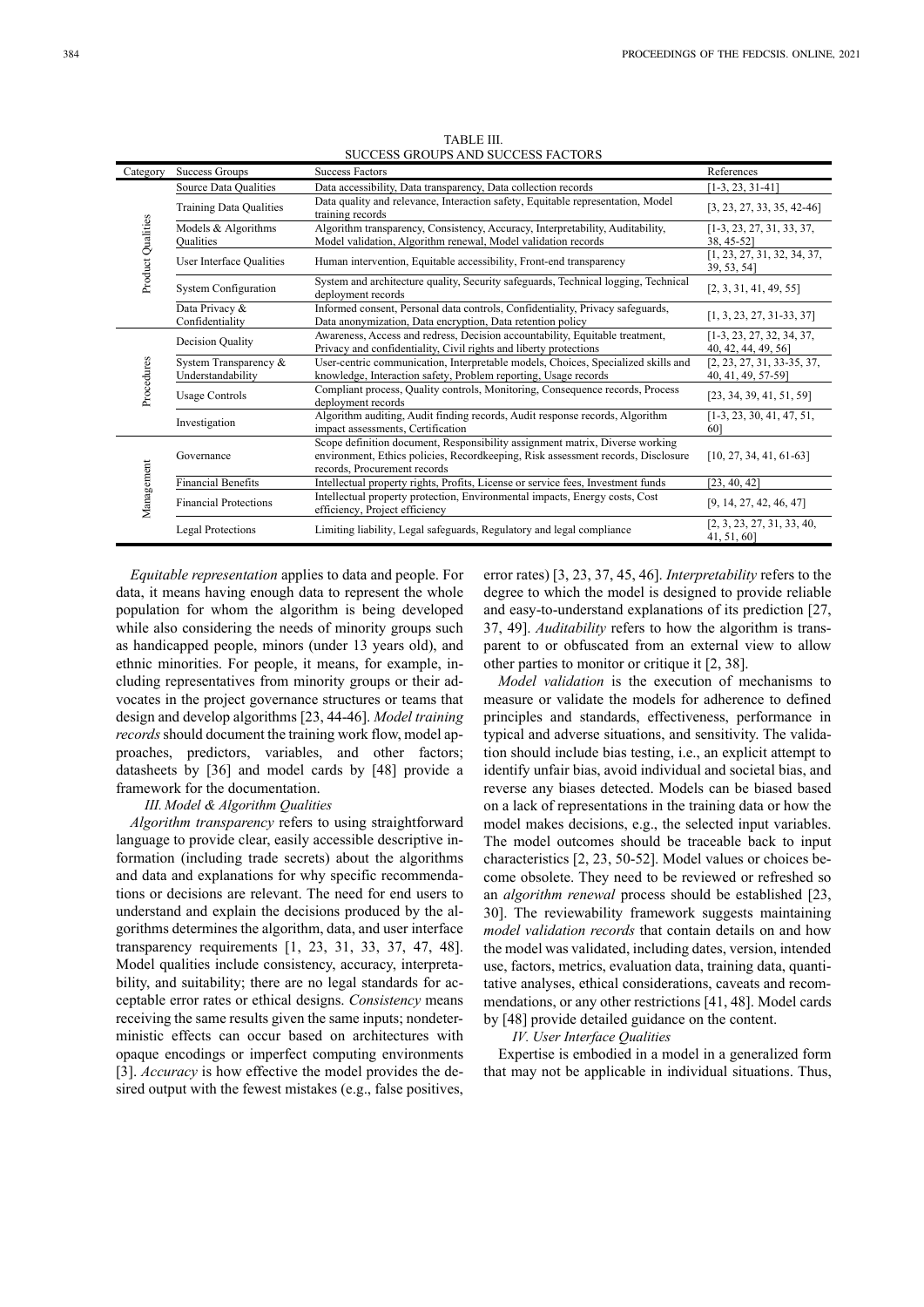*human intervention* is the ability to override default decisions [1, 34, 37]. *Equitable accessibility* ensures usability for all potential users, including people with disabilities [23, 27, 53]. *Front-end transparency* designs should meet transparency requirements and not unduly influence, manipulate, confuse, or trick users [31, 32, 39, 54]. Furthermore, dynamic settings or parameters should consider context to avoid individual and societal biases such as those created by socio-demographic variables [34]. App-Synopsis by [54] provides detailed guidance on the content.

#### *V. System Configuration*

The *system and architecture quality* may impact the algorithm's outcomes, introduce bias, or result in indeterminate behavior. Default choices (e.g., where thresholds are set and the defaults to be specified) may introduce bias in the decision-making. Specifically, the selected defaults may be based on the personal values of the developer. Decisions on methods and the parallelism of processes may cause system behavior that does not always produce the same results when given the same inputs. Obfuscated encodings may make it difficult to process the results or audit the system. The degree of automation may limit the user's choices [3, 49]. *Security safeguards* are implementing technology, processes, and people to resist accidental, unlawful, or malicious actions that compromise the availability, authenticity, integrity, and confidentiality of data [2, 31, 55].

The reviewability framework suggests the systems should provide a *technical logging* process including mechanisms to capture the details of inputs, outputs, and data processing/computation. The framework also recommends records relevant to the *technical deployment records* and operations, including installation procedures, hardware, software, network, storage provisions or architectural plans, system integration, security plans, logging mechanisms, technical audit procedures, technical support processes, maintenance procedures [41].

# *B. Procedures*

## *I. Data Protection, Privacy and Confidentiality*

*Informed consent* is the data subject's right to be informed on the collection, use, and repurposing of their personal data [3, 23, 27, 31, 37]. The legal and regulatory rules covering consent vary by region and usage purposes. *Personal data control* means giving people control of their personal data [1, 32, 37]. *Confidentiality* concerns protecting and keeping confidential data and proprietary information. *Privacy safeguards* include processes, strategies, guidelines, and measures to protect and safeguard data privacy, along with remedies for privacy breaches. For example, a privacy measure could be data encryption or data anonymization [1, 3, 23, 32, 33, 37]. *Data anonymization* involves applying rules and processes that randomize data so an individual is not personally identifiable and cannot

be re-identified through combining data sources. In general, data protection principles do not apply to anonymous information [23, 32, 33]. *Data encryption* is an engineering approach to secure data with electronic keys. *Data retention policy* specifies the time and obligations for keeping data [31].

#### *II. Decision Quality*

*Awareness* is educating the public about the existence and the degree of automation, the underlying mechanisms, and the consequences [2, 37]. *Access and redress* are a way to investigate and correct erroneous decisions. It includes the ability to contest automated decisions, including expressing a point-of-view or requesting human intervention in the decision [1, 2, 27, 37, 40, 56]. *Decision accountability* is knowing who is accountable for the actions when decisions are taken by the automated systems in which the algorithms are embedded [2, 27, 56]. *Equitable treatment* means eliminating discrimination and differential treatment, whereby similarly situated people are given similar treatment. In this context, discrimination does not only equate to prejudice based on race. It is based on forming groups using 'statistical discrimination'; it further refers to anti-discrimination and human rights protections [1, 2, 27, 34, 42, 44]. *Privacy and confidentiality* are the activities for protecting and keeping confidential information of an identified or identifiable natural person [3, 23, 27, 34, 40, 42, 49]. In this context, *civil rights and liberties protection* are securing and providing the fundamental rights and freedoms of natural persons, including the right to data protection and privacy and to have opinions and decisions made independently of an automated system [27, 32].

*III. System Transparency & Understandability* 

*User-centric communication* considers the explainability of the algorithm to the intended audience. It transmits essential, understandable information rather than legalistic terms and conditions. Explanations are communicated in layman's terms, even for complex algorithms [2, 27, 31, 34, 37, 40, 57]. *Interpretable models* refer to having a model design that is reliable, understandable, and possible for expert users to explain the predictions [27, 37]. *Choices* allow users to decide what to do with model results or, in other words, provides a degree of human control [23, 27, 37, 49, 58].

Expertise is embodied in a generalized form that may not be applicable in individual situations, so *specialized skills and knowledge* may be required to choose between alternatives. Consequently, professional expertise, staff training and supervision, and on-the-job coaching may be necessary to ensure appropriate use and decision quality [49, 59].

*Interaction safety* refers to ensuring physical and psychological safety for the people interacting with the AI systems [35]. *Problem reporting* is a mechanism that allows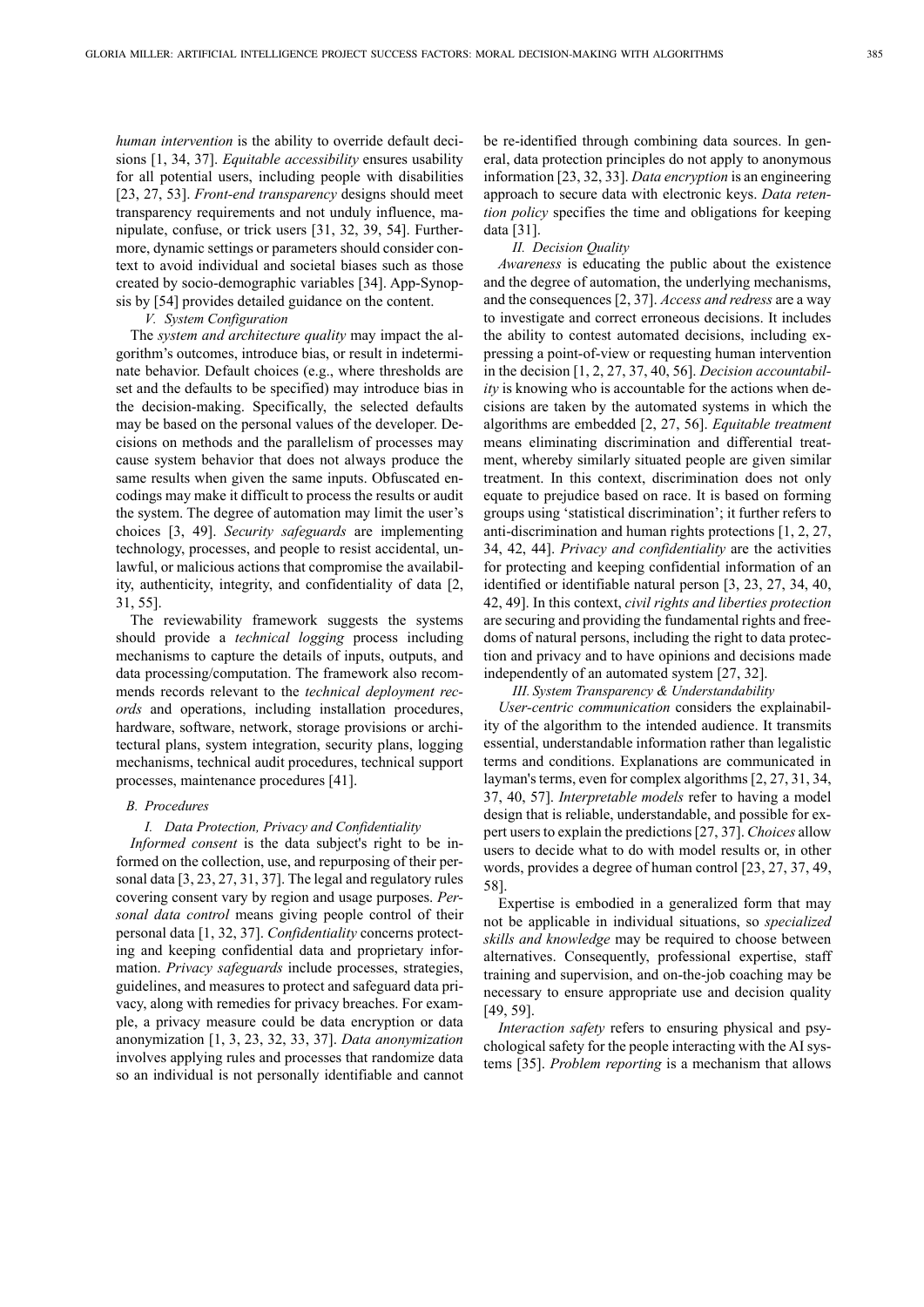users to discuss and report concerns such as bugs or algorithmic biases [47]. The reviewability framework recommends retaining *usage records* of model inputs and outputs of parameters, operational records at the technical (systems log) level, usage instructions [33, 41].

#### *IV. Usage Controls*

The *complaint process* means having mechanisms in place for identifying, investigating, and resolving improper activity or receiving and mediating complaints [39]. *Quality controls* detect improper usage or under-performance. Improper usage occurs when the system is used in a situation for which it was not originally intended [23, 34]. *Monitoring* is a continual process of surveying the system's performance, environment, and staff for problem identification and learning [59]. System monitoring is to verify how the system behaves in unexpected situations and environments. The staff monitoring identifies absent or inadequate content areas, identifies systematic errors, anticipates and prevents bias, and identifies learning opportunities.

The reviewability framework recommends retaining consequence and process deployment records. *Consequence records* document the quality assurance processes for a decision and log any actions taken to affect the decision, including failures or near misses [41, 51]. Logging and recording decision-making information are appropriate means of providing traceability. *Process deployment records* document relevant operational and business processes, including workflows, operating procedures, manuals, staff training and procedures, decision matrices, operational support, maintenance processes and records [41].

## *V. Investigations*

*Algorithm auditing* is seen as a method for understanding how algorithms work. Testing algorithms based on issues that should not arise and making inferences from the algorithms' data is a technique for auditing complex algorithms [1-3, 41, 47, 51]. Audit records include audit finding records and audit response records. *Audit finding records* document the audit, the basis or other reasons it was undertaken, how it is conducted, who conducted it, any findings [41]. *Audit response records* document remediations and subsequent actions or remedial responses based on audit findings [2, 41].

*Algorithmic impact assessments* investigate aspects of the system to render visible impacts of the systems and propose steps to address any deficiencies or harms [30, 60]. *Certification* identifies that people or institutions comply with regulations and safeguards and publicize institutions with breaches; it offers independent oversight by an external organization [23, 51].

## *C. Management*

#### *I. Governance*

The *scope definition document*, or problem statement, defines the aims and rationale for the algorithmic system [10, 41]. The requirement for the system, the moral issues,

and all aspects of the project are impacted by the context (country, industry sector, functional topic, and use case) of the algorithm. Trust is context-dependent since things can work in one context but not another; thus, the scope should act as a contract that makes explicit the algorithm's goal and the behavior that can be anticipated [61]. Furthermore, a clearly defined scope protects against spurious claims and misapplication or misuse of the system. Next, ethical principles argue AI systems should be developed to do good or benefit someone or the society as a whole (beneficence); they should avoid doing harm to others (non-maleficence) [27, 34]. Finally, rules should be established on managing conflict of interest situations within the team or when the values of the system conflict with the interests or values of the users [62, 63].

A *responsibility assignment matrix* defines roles and responsibilities within a project organization. It distinguishes between persons or organizations with responsibility and accountability [64]; accountability ensures a task is satisfactorily done, and responsibility accepts an obligation to perform a task satisfactorily, with transparency in reporting on outcomes, corrective actions, or interactive controls [64, 65]. Both responsibility and accountability assume a degree of subject matter understanding and knowledge [27]. The project organization should promote a *diverse working environment*, including involving various stakeholders and people from differing backgrounds and disciplines and promoting the exchange and cooperation across regions and between organizations [27, 43].

*Ethics policies* should include guidelines and rules for implementing, verifying, and remedying ethical principles; the guides should be shareable externally with the public or public authorities [2, 27, 33]. The practical aspects of ethical principles for fairness, trustworthiness, transparency, explainability, accountability, and sustainability are distributed throughout the individual success factors discussed in this study.

Systematic *recordkeeping* is the mechanism for retaining logs and other documents of contextual information about the process, decisions, and decision-making from the project inception through the system operations [10, 27, 33, 41, 49]; the various types of records are recorded as individual success factors. The *risk assessment records* identify the potential implications and risks of the system such as legality and compliance, discrimination and equality, impacts on basic rights, ethical issues, sustainability concerns [10, 41]; *disclosure records* are logs that are themselves about disclosures or the processes for disclosure, what was actually released, how information was compiled, how it was delivered, in what format, to whom, and when [31, 33, 41]; and *procurement records* are contractual arrangements, tender documents, design specifications, quality assurance measures, and other documents that detail the suppliers and relevant due-diligence [41].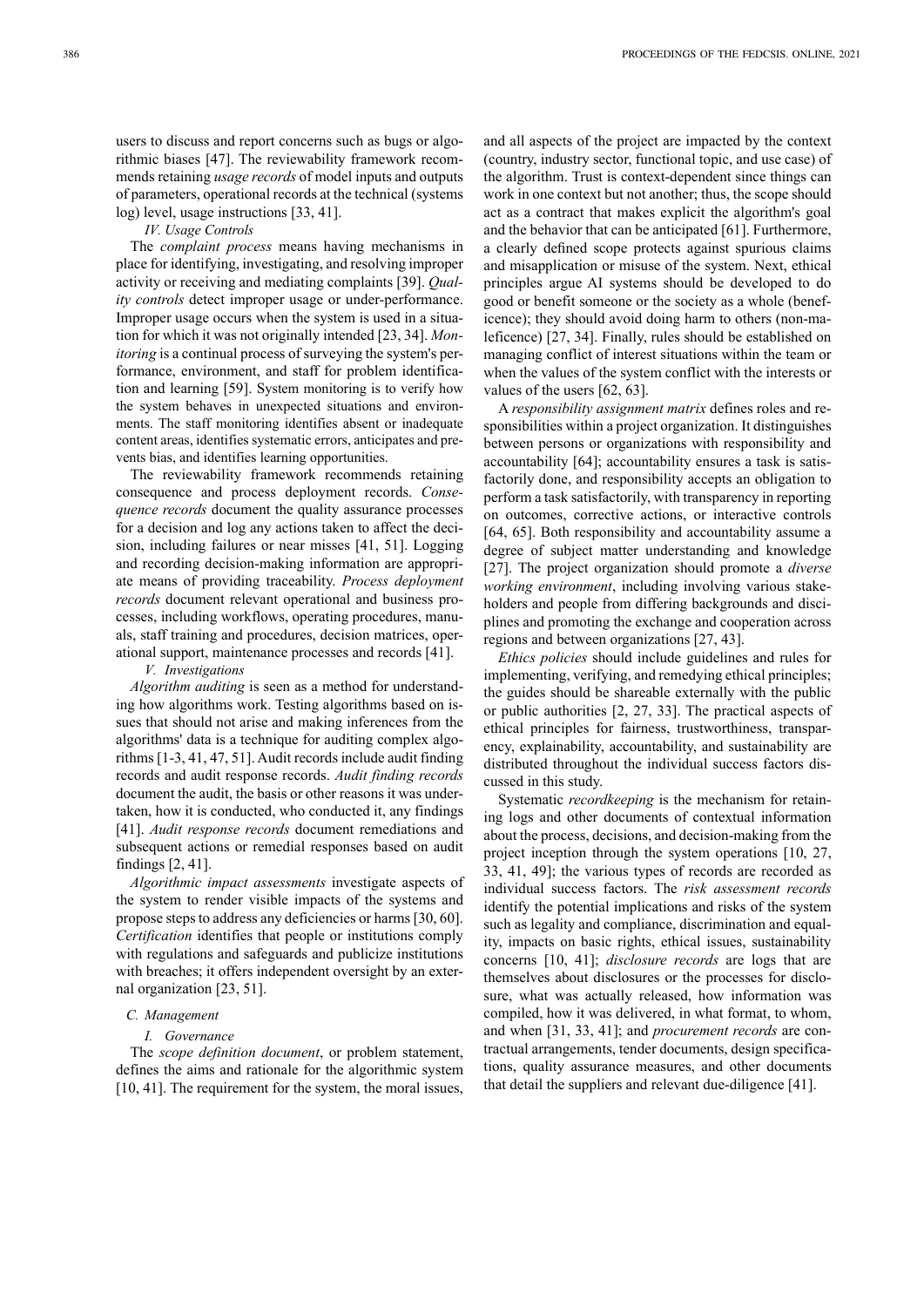# *II. Financial Benefits*

*Intellectual property rights* consist of the ownership of the design of the models, including the indicators. Innovation levels have to be balanced with risks of liabilities and litigation for novel concepts [23]. *Profits* include increased revenues from the sale or licensing models that produce revenue through *license or service fees* [23, 42] or reductions in costs from making faster, less expensive, or better decisions [40]. Furthermore, proven successful models, concepts, algorithms, or business models can attract *investment funds* [23].

#### *III. Financial Protections*

*Intellectual property protection* is achieved by partly or entirely hiding the algorithm's design choices. Data and algorithm transparency and auditing requirements should be considered in deciding what to reveal [47]. Model development has environmental impacts and energy costs. The *environmental impacts* occur as the big training models may be energy-intense using as much computing energy as a trans-American flight in carbon emissions [27, 46]. The *energy costs* from computing power and electricity consumption (for on-premise or cloud-based services) are relevant for training models [27, 46]; for an incremental increase inaccuracy, the cost of training a single model may be extreme (e.g., 0.1 increase in accuracy for 150,000 USD) [46]. *Cost efficiency* occurs acquiring and using information is less than the costs involved if the data were absent [42]. *Project efficiency* evaluates the project management's success in meeting stakeholder requirements for quality, schedule, and budget [9, 14].

# *IV. Legal Protections*

The *legal safeguards* include protection against legal claims or regulatory issues that arise from algorithmic decisions [2, 31]. *Limiting liability* or risk of litigation for users and balancing risks from adaptations and customizations with fear of penalties or liability in situations of malfunction, error or harms [23, 27]. *Regulatory and legal compliance* involves meeting the legal and regulatory obligations for collecting, storing, using, processing, profiling, and releasing data or complying with other laws, regulations, or ordinances [3, 33, 40, 41, 51, 60].

#### V.DISCUSSION

This study framed the question of project success from the perspective of moral decision-making with algorithms. People impacted by algorithm decisions want fairness, meaning moral or "just" treatment from algorithmic decision-making. However, fairness or the perception of fairness has several subjective components that are out of the scope of any development project, including pre-established attitudes and emotional reactions to algorithmic outcomes [1, 44]. Moreover, [66] empirically found that end users understand, perceive, and process algorithm fairness, accountability, and transparency differently. Furthermore, the interaction between trust and algorithmic features influence user satisfaction.

Nevertheless, the research revealed that the project team's actions influence who is the judge of what is reasonable when the decision is made [7]. Thus, the project team has some responsibility for the moral decisions produced by the algorithmic systems. The limits and bias in decisions produced, the end user's ability to manipulate the system or override the decisions, and the information the end users have to understand and enhance their decision autonomy mediate the project team's accountability. The project organization can take on some responsibility by considering moral decision-making in the project scope. The success factors for the product qualities, procedures, and management are discussed in the following sections.

#### *A. Product Qualities*

The product quality success factors must be considered from many external stakeholders' perspectives, including individuals, society, end users, user organizations, technology platforms, etc. Thus, each development aspect needs to consider the technical product qualities, usability features, information requirements, and legal and regulatory requirements. In this regard, several conflicting success factors have to be balanced. For example:

- The end users may want a high degree of flexibility for human intervention, including making alternative choices. Similarly, the person impacted by the decision outcome will want to have erroneous (or biased) decisions reviewed and corrected. Conversely, the user's organization would want to limit legal liabilities, which speaks for fewer choices. The more open the system, the harder it is to differentiate between a system error and user error and assign accountability.
- The need for the end users to understand and explain the decisions produced by the algorithms suggests a high degree of transparency for the algorithm, data, and front-end user interface. Conversely, the need to preserve intellectual property rights is a factor for a lesser degree of transparency.
- Unbiased models can produce high error rates (or be inaccurate), and biased models can be accurate. Thus, there is a tradeoff between utility and fairness due to bias or inaccuracies.
- There is a tradeoff between the degree of automation and human autonomy. Too much automation can give the perception (or reality) that people are under constant surveillance or that the system knows too much and is what [40] calls creepy. Meanwhile, the system can offer flexibility, accuracy, or benefits not available through human autonomy.
- Developing large-scale language models produces carbon emissions and has a financial cost. However, the assumption (which is challenged) is that large models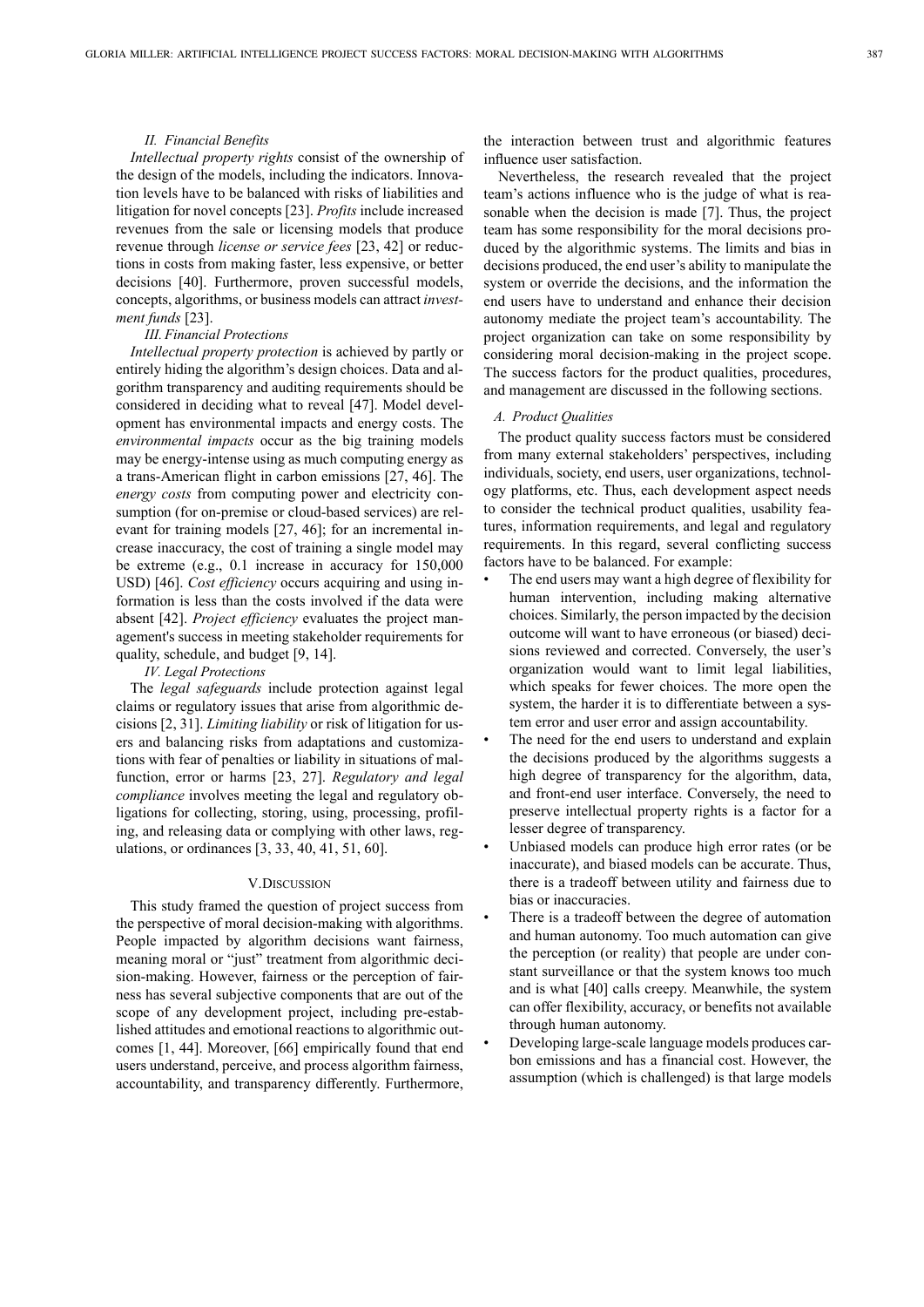increase accuracy. Thus, there is a tradeoff between accuracy, environmental impacts, and financial costs.

The success factors in the data protection, privacy and confidentiality group relate to the product qualities and usage procedures. Specific product capabilities may be needed to realize certain processes. For example, personal data controls require some degree of system traceability and extracts for personal data. Also, it must be clear when data stops being personal within the system and becomes generic or anonymized. Another overlap between product qualities and procedures relates to the methods and practices used to implement privacy controls or data anonymization.

# *B. Procedures*

The procedures for using and investigating algorithmic systems depend on the many product qualities and procedures enabled by the system or implemented by the end users and their organization. The user's organization and the platform providers must follow regulations and laws relevant to the industry, data processing, and data profiling. Furthermore, as of April 2021 in the European Union, the artificial intelligence regulation act requirements should be considered [67]. Thus, success factors are robust operational rules, policies, contracts; quality controls; and privacy and security safeguards.

# *C. Management*

There are several success factors from a business and governance perspective for delivering the product, intellectual property rights and protections, limiting liability, ensuring legal safeguards and regulatory compliance. Similar to the product qualities, there are multiple conflicting success factors. For example:

- The tradeoff between accuracy, environmental costs, and financial costs is already discussed.
- The need for financial profits from algorithm systems and the need to benefit society (beneficence) may result in conflicting objectives.
- The project efficiency concerning quality, time, and budget and the regulatory and legal compliance.
- The need for algorithm, data, and front-end user interface transparency and producing intellectual property rights and protections.
- The need for legal safeguards, comparing the need for system flexibility to allow for choices at the point of decision versus restricting human intervention.

#### VI. CONCLUSIONS

The importance of algorithms in society and individuals' lives is becoming increasingly apparent. Therefore, the success factors for AI projects are important and are dramatically more expansive than those for a typical information systems project. This research identified 71 AI project success factors in 14 groups related to moral decisionmaking with AI projects. The research summarizes the concerns for fair, moral algorithm development and usage in decision-making. It reveals the project manager and the project team need to consider many factors when defining the project scope and executing it. An AI development project has a narrower scope and fewer short-term implications than an algorithmic development project considering moral decision-making. This paper argues that the people that develop and operate AI systems are moral agents. Those people should build AI systems and procedures to avoid harm and ensure benefits. Hence, as artificial agents, the systems should abide by the moral laws of society.

Projects are constrained by time and budget, limiting the availability of people and other resources. Nevertheless, the importance of the algorithms that result from AI projects can be significant. Thus, it is necessary and relevant that a broad view of success factors be considered in planning and executing these projects. The findings from this study provide some guidelines on the success factors that may only be used indirectly or overtime to judge the project's success.

# *A. Practical Implications*

Projects, and especially AI projects, are context-sensitive. The factors presented are generic; it would be important to adjust and validate in specific contexts. For example, developing an algorithm for a healthcare situation would have different considerations than an algorithm for a marketing situation.

The success factors provide insights into the activities and deliverables that should be considered part of the planning to ensure fair, ethical decisions. First, the project manager and sponsor should alter project scopes to consider moral decision-making with algorithms. This will dramatically affect the team compositions and the deliverables produced as part of the project. The benefits to society and the environment could be highlighted and potentially measured.

Next, project managers and sponsors may be limited in influencing future usage and operational processes. Nevertheless, they should try to exert this influence on the ethical practices of system users and user organizations. Furthermore, they should consider the success factors described herein to recognize moral issues that require decisions during the development process to mitigate project risks. Finally, as an agent of the sponsoring organization with a reputation to manage and business objectives to reach, the project manager should consider these success factors to ensure adherence to ethical, privacy, and security norms and deliver business benefits.

#### *B. Theoretical Implications*

The research expands the existing project management literature on project success factors specific to the AI domain. This contribution is consistent with the direction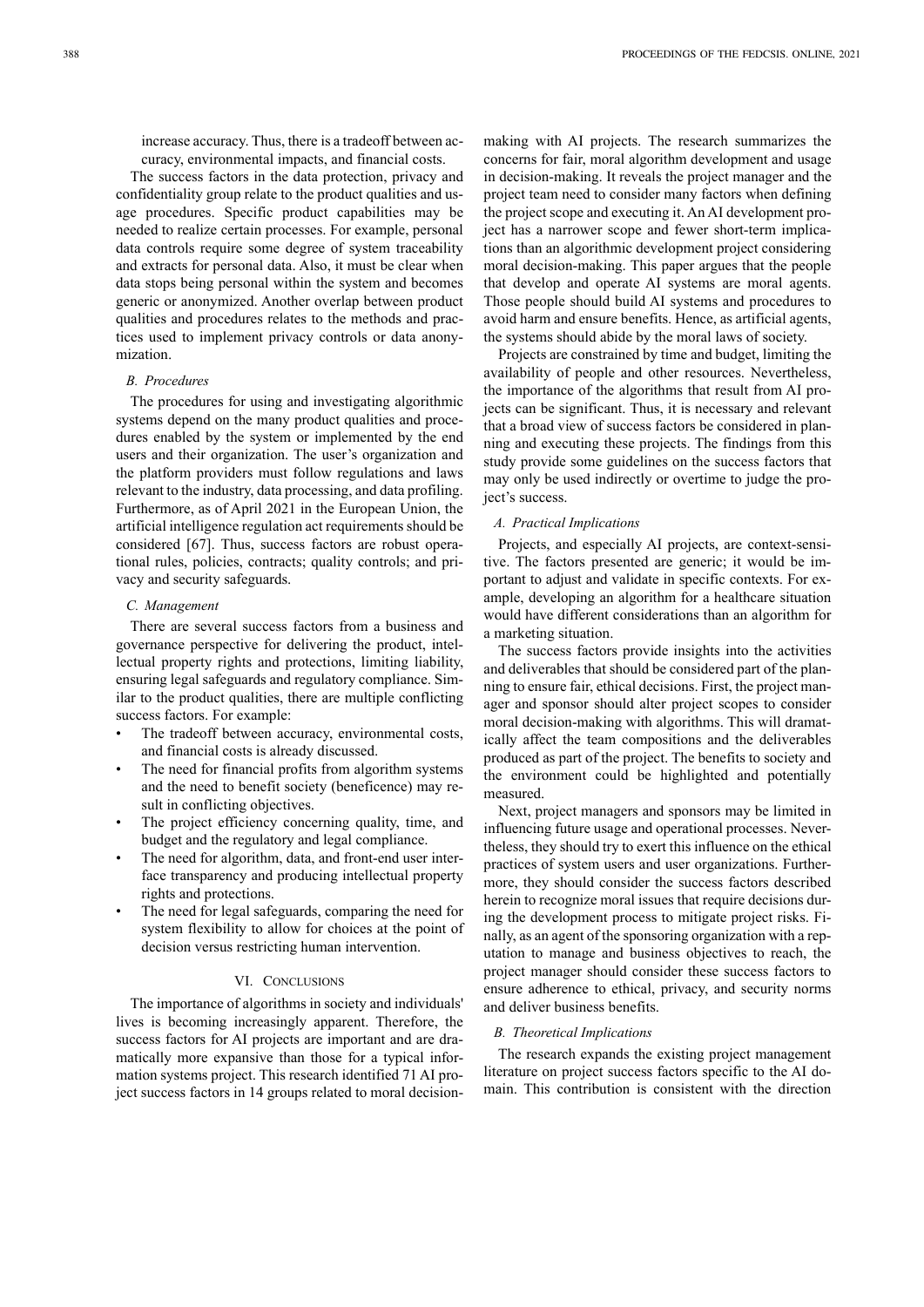identified by [14], "...we argue that one should turn to context-specific and even symbolic and rhetoric project success and CSFs [critical success factors]."

# *C. Limitations and Future Research*

This research was based on the latest available literature, but at a single point in time. AI is a fast-moving topic judging from the number of recent articles. Thus, other methods such as a Delphi study with field experts could extend and update the study and validate the findings. Since the analysis was conducted by a single researcher, the results may be biased by the researcher's perspective.

As an opportunity for additional research, the success factors could be used to investigate project accountability or stakeholder management. It could be expanded to identify measurable success criteria for some success factors. AI literature regarding ways to measure bias, inequality, and accuracy should be left to the specialists; however, it would be interesting to understand how to evaluate the tradeoffs needed during the projects and still meet all stakeholder requirements retaining an honest approach.

#### **REFERENCES**

- [1] N. Helberger, T. Araujo, and C. H. de Vreese, "Who is the fairest of them all? Public attitudes and expectations regarding automated decision-making," *Computer Law & Security Review,* vol. 39, pp. 1–16, Nov 2020.
- [2] S. Garfinkel, J. Matthews, S. S. Shapiro, and J. M. Smith, "Toward algorithmic transparency and accountability," *Commununicaions of the ACM,* vol. 60, p. 5, 2017.
- [3] J. A. Sherer, "When Is a Chair Not a Chair?: Big Data Algorithms, Disparate Impact, and Considerations of Modular Programming," *Computer and Internet Lawyer,* vol. 34, pp. 6– 10, Aug 2017.
- [4] S. Baruffaldi, B. v. Beuzekom, H. Dernis, D. Harhoff, N. Rao, D. Rosenfeld*, et al.*, "Identifying and measuring developments in artificial intelligence," 2020.
- [5] A. J. Shenhar, D. Dvir, O. Levy, and A. C. Maltz, "Project success: a multidimensional strategic concept," *Long range planning,* vol. 34, pp. 699-725, 2001.
- [6] S. J. Bennett, "Investigating the Role of Moral Decision-Making in Emerging Artificial Intelligence Technologies," presented at the Conference Companion Publication of the 2019 on Computer Supported Cooperative Work and Social Computing, Austin, TX, USA, 2019.
- [7] N. Manders-Huits, "Moral responsibility and IT for human enhancement," presented at the Proceedings of the 2006 ACM symposium on Applied computing, Dijon, France, 2006.
- [8] K. Martin, "Ethical Implications and Accountability of Algorithms:," *Journal of Business Ethics,* vol. 160, pp. 835– 850, Dec 2019.
- [9] R. J. Turner and R. Zolin, "Forecasting Success on Large Projects: Developing Reliable Scales to Predict Multiple Perspectives by Multiple Stakeholders Over Multiple Time Frames," Project Management Journal, vol. 43, pp. 87-2012.
- [10] O. Zwikael and J. R. Meredith, "Who's who in the project zoo? The ten core project roles," *International Journal of Operations & Production Management,* vol. 38, pp. 474–492, 2018.
- [11] K. Davis, "An empirical investigation into different stakeholder groups perception of project success," *International Journal of Project Management,* vol. 35, pp. 604–617, May 2017.
- [12] R. K. Mitchell, B. R. Agle, and D. J. Wood, "Toward a Theory of Stakeholder Identification and Salience: Defining the Principle of who and What Really Counts," *Academy of Management Review,* vol. 22, pp. 853-886, Oct 1997.
- [13] B. Mittelstadt, "Principles alone cannot guarantee ethical AI," *Nature Machine Intelligence,* vol. 1, pp. 501-507, 2019.
- [14] L. A. Ika, "Project success as a topic in project management journals," *Project Management Journal,* vol. 40, pp. 6--19, 2009.
- [15] C. Weninger, "Project Initiation and Sustainability Principles: What Global Project Management Standards Can Learn from Development Projects when Analyzing Investment," presented at the Paper presented at PMI® Research and Education Conference, Limerick, Munster, Ireland, 2012.
- [16] J. K. Pinto and D. P. Slevin, "Critical Success Factors Across the Project Life Cycle," *Project Management Journal,* vol. 19, p. 67, 1988.
- [17] W. Belassi and O. I. Tukel, "A new framework for determining critical success/failure factors in projects," *International Journal of Project Management,* vol. 14, pp. 141-151, 1996.
- [18] G. J. Miller, "A conceptual framework for interdisciplinary decision support project success," in *2019 IEEE Technology & Engineering Management Conference (TEMSCON)*, 2019, pp. 1- 8.
- [19] J. Aggarwal and S. Kumar, "A Survey on Artificial Intelligence," *International Journal of Research in Engineering, Science and Management* vol. 1, Dec 2018.
- [20] R. Iqbal, F. Doctor, B. More, S. Mahmud, and U. Yousuf, "Big Data analytics and Computational Intelligence for Cyber-Physical Systems: Recent trends and state of the art applications," *Future Generation Computer Systems,* pp. 766– 778, Nov 2017.
- [21] T. M. Jones, "Ethical decision making by individuals in organizations: An issue-contingent model," Academy of organizations: An issue-contingent model," *management review,* vol. 16, pp. 366-395, 1991.
- [22] G. E. M. Anscombe, "Modern moral philosophy," *Philosophy,* vol. 33, pp. 1–19, 1958.
- [23] I. G. Cohen, R. Amarasingham, A. Shah, B. Xie, and B. Lo, "The Legal And Ethical Concerns That Arise From Using Complex Predictive Analytics In Health Care," *Health Affairs,* vol. 33, pp. 1139–1147, Jul 2014.
- [24] N. P. Shaw, A. Stöckel, R. W. Orr, T. F. Lidbetter, and R. Cohen, "Towards Provably Moral AI Agents in Bottom-up Learning Frameworks," *Aies '18,* pp. 271–277, 2018.
- [25] A. Jobin, M. Ienca, and E. Vayena, "The global landscape of AI ethics guidelines," *Nature Machine Intelligence,* vol. 1, pp. 389- 399, 2019.
- [26] T. Hagendorff, "The Ethics of AI Ethics: An Evaluation of Guidelines," *Minds and Machines,* vol. 30, Mar 2020.
- [27] M. Ryan and B. C. Stahl, "Artificial intelligence ethics guidelines for developers and users: clarifying their content and normative implications," Journal of Information, normative implications," *Journal of Information, Communication and Ethics in Society,* vol. 19, pp. 61-86, 2021.
- [28] Y. Zhang, M. Wu, G. Y. Tian, G. Zhang, and J. Lu, "Ethics and privacy of artificial intelligence: Understandings from bibliometrics," *Knowledge-Based Systems,* vol. 222, p. 106994, 2021/06/21/ 2021.
- [29] D. Moher, A. Liberati, J. Tetzlaff, and D. G. Altman, "Preferred reporting items for systematic reviews and meta-analyses: The PRISMA statement," *International Journal of Surgery,* vol. 8, pp. 336–341, Jan 2010.
- [30] M. Wieringa, "What to account for when accounting for algorithms: a systematic literature review on algorithmic accountability," presented at the Proceedings of the 2020 Conference on Fairness, Accountability, and Transparency, Barcelona, Spain, 2020.
- [31] A. Rossi and G. Lenzini, "Transparency by design in datainformed research: A collection of information design patterns," *Computer Law & Security Review,* vol. 37, pp. 1–22, Jul 2020.
- [32] M. Büchi, E. Fosch-Villaronga, C. Lutz, A. Tamò-Larrieux, S. Velidi, and S. Viljoen, "The chilling effects of algorithmic profiling: Mapping the issues," *Computer Law & Security Review,* vol. 36, pp. 1–15, Apr 2020.
- [33] E. Bertino, A. Kundu, and Z. Sura, "Data Transparency with Blockchain and AI Ethics," *Journal of Data and Information*